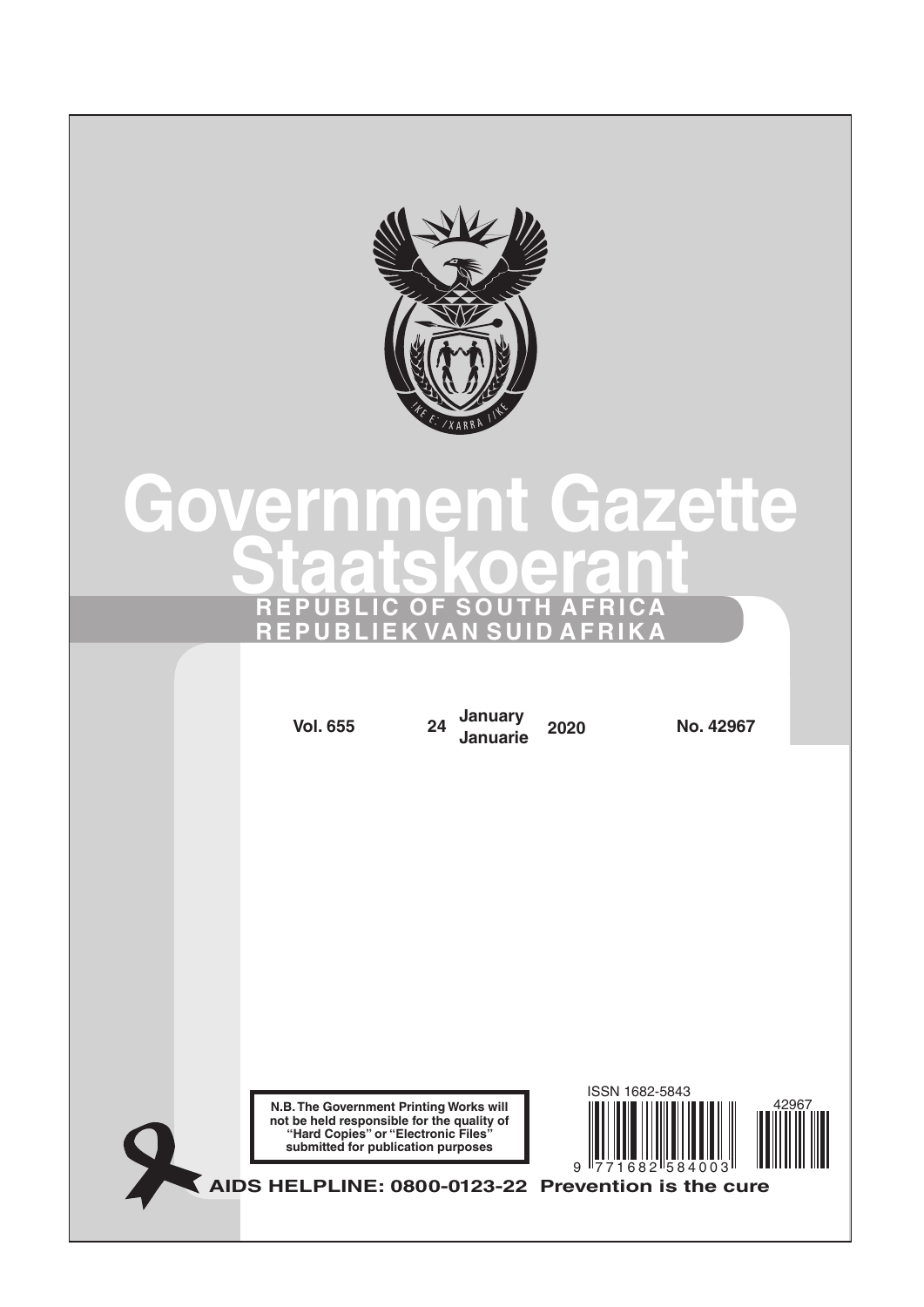## *IMPORTANT NOTICE OF OFFICE RELOCATION*



government

printing Denartment: **Government Printing Works<br>
REPUBLIC OF SOUTH AFRICA** 

Private Bag X85, PRETORIA, 0001 149 Bosman Street, PRETORIA Tel: 012 748 6197, Website:

## **URGENT NOTICE TO OUR VALUED CUSTOMERS: PUBLICATIONS OFFICE'S RELOCATION HAS BEEN TEMPORARILY SUSPENDED.**

Please be advised that the GPW Publications office will no longer move to 88 Visagie Street as indicated in the previous notices.

The move has been suspended due to the fact that the new building in 88 Visagie Street is not ready for occupation yet.

We will later on issue another notice informing you of the new date of relocation.

We are doing everything possible to ensure that our service to you is not disrupted.

As things stand, we will continue providing you with our normal service from the current location at 196 Paul Kruger Street, Masada building.

Customers who seek further information and or have any questions or concerns are free to contact us through telephone 012 748 6066 or email Ms Maureen Toka at Maureen.Toka@gpw.gov.za or cell phone at 082 859 4910.

Please note that you will still be able to download gazettes free of charge from our website .

We apologies for any inconvenience this might have caused.

Issued by GPW Communications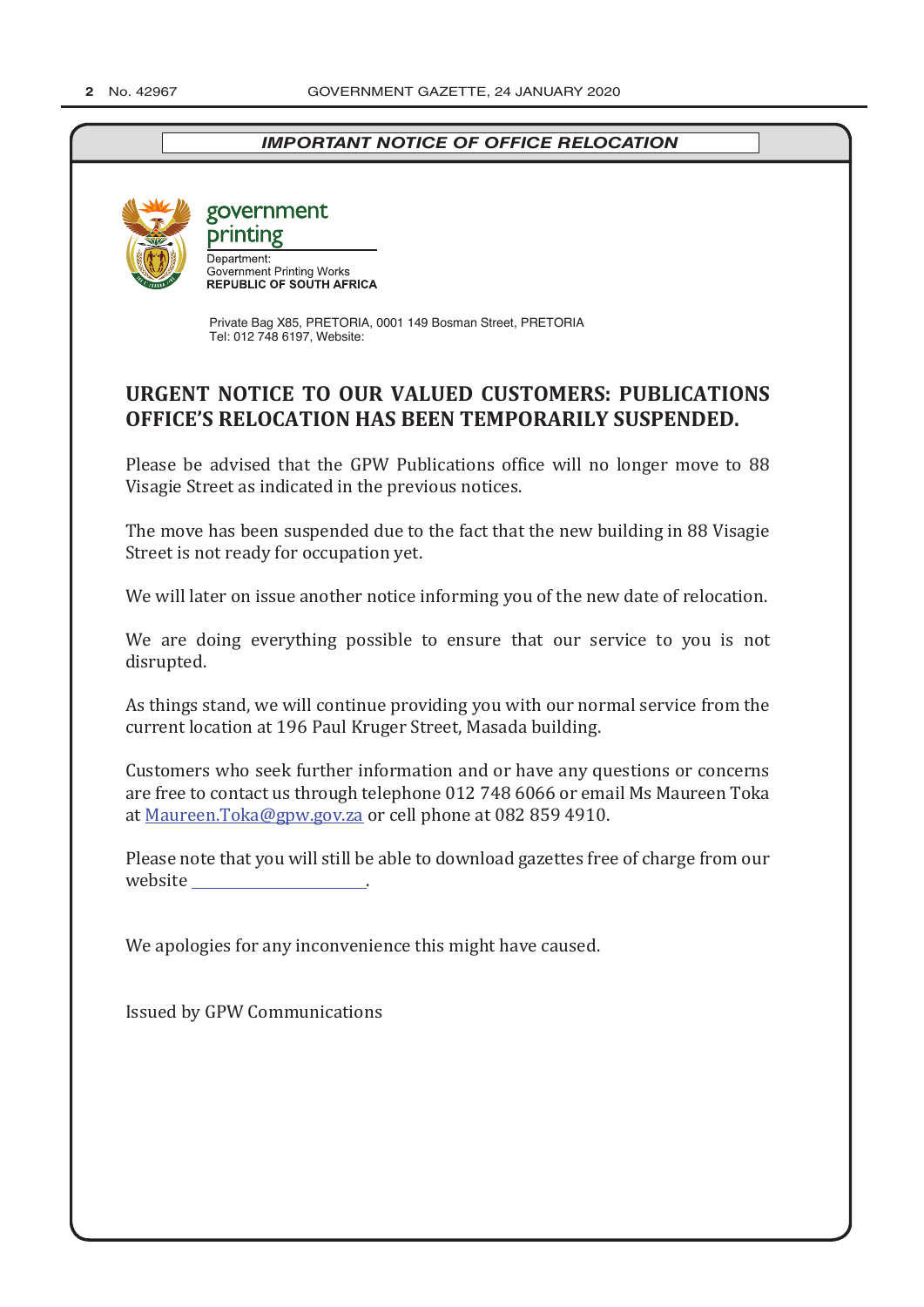**For purposes of reference, all Proclamations, Government Notices, General Notices and Board Notices published are included in the following table of contents which thus forms a weekly index. Let yourself be guided by the gazette numbers in the righthand column:**

## **Weekly Index**

| No. |                                                                                                                                                                                                                                                                    | No. | Page Gazette<br>No. | No.                                                                                                                                                                                                                                                                | <b>Bladsy Koerant</b><br>No. | No.   |
|-----|--------------------------------------------------------------------------------------------------------------------------------------------------------------------------------------------------------------------------------------------------------------------|-----|---------------------|--------------------------------------------------------------------------------------------------------------------------------------------------------------------------------------------------------------------------------------------------------------------|------------------------------|-------|
|     | <b>PROCLAMATION</b>                                                                                                                                                                                                                                                |     |                     | <b>PROKLAMASIES</b>                                                                                                                                                                                                                                                |                              |       |
|     | 1 Commissions Act (8/1947): Amendment of<br>Regulations of the Commission of Inquirey<br>into Allegations of State Capture, Corrup-<br>tion and Fraud in the Public Sector includ-                                                                                 |     | 4 42947             | 1 Commissions Act (8/1947) :Amendment<br>of Regulations of the Commission of In-<br>quirey into Allegations of State Capture,<br>Corruption and Fraud in the Public Sector<br>including Organs of State                                                            |                              | 42947 |
|     | <b>GOVERNMENT NOTICE</b>                                                                                                                                                                                                                                           |     |                     | <b>GOEWERMENTSKENNISGEWINGS</b>                                                                                                                                                                                                                                    |                              |       |
|     | Agriculture, Forestry and Fisheries, Department of                                                                                                                                                                                                                 |     |                     | Landbou, Bosbou en Visserye, Departement van                                                                                                                                                                                                                       |                              |       |
|     | 6 Agricultural Product Standards<br>Act<br>(119/1990) :Standards and Requirements<br>regarding Control of the export of Apples:                                                                                                                                    |     | 16 42946            | 6 Agricultural Product Standards Act<br>(119/1990) :Standards and Requirements<br>regarding Control of the export of Apples:                                                                                                                                       | 16                           | 42946 |
|     | 7 Wet<br>op<br>Landbouprodukstandaarde<br>(119/1990) :Standaarde en Vereistes betr-<br>effende beheer oor die uitvoer van Pere:                                                                                                                                    |     | 17 42946            | 7 Wet<br>op<br>Landbouprodukstandaarde<br>(119/1990) : Standaarde en Vereistes betr-<br>effende beheer oor die uitvoer van Pere:                                                                                                                                   | 17                           | 42946 |
|     | <b>Energy, Department of</b>                                                                                                                                                                                                                                       |     |                     | Energie, Departement van                                                                                                                                                                                                                                           |                              |       |
|     | 8 Petroleum Products Act, 1977 : Publication<br>of Draft Guidelines to Applicants for New<br>to Industry Site and Retail Licences for                                                                                                                              |     | 18 42946            | 8 Petroleum Products Act, 1977 : Publication<br>of Draft Guidelines to Applicants for New<br>to Industry Site and Retail Licences for                                                                                                                              | 18                           | 42946 |
|     | <b>Environmental Affairs, Department of</b>                                                                                                                                                                                                                        |     |                     | Omgewingsake, Departement van                                                                                                                                                                                                                                      |                              |       |
|     | 9 National Environmental Management Act<br>(107/1998) :Procedures to be followed for<br>the Assessment and Minimum Criteria<br>for Reporting of Identified Environmental<br>Themes in terms of Section 24 (5)(a) and<br>(h) of the Act, when applying for Environ- |     | 30 42946            | 9 National Environmental Management Act<br>(107/1998) :Procedures to be followed for<br>the Assessment and Minimum Criteria<br>for Reporting of Identified Environmental<br>Themes in terms of Section 24 (5)(a) and<br>(h) of the Act, when applying for Environ- | 30                           | 42946 |
|     | Rural Development and Land Reform, Department of                                                                                                                                                                                                                   |     |                     | Landelike Ontwikkeling en Grondhervorming, Departement<br>van                                                                                                                                                                                                      |                              |       |
|     | 10 Restitution of Land Rights Act (22/1994)                                                                                                                                                                                                                        |     | 39 42946            | 10 Restitution of Land Rights Act (22/1994)                                                                                                                                                                                                                        | 39                           | 42946 |
|     | 11 Restitution of Land Rights Act (22/1994)<br>:Unsurveyed piece of land in Southeyvill<br>Location No. 26 also known as Lubisi Lo-                                                                                                                                |     | 41 42946            | 11 Restitution of Land Rights Act (22/1994)<br>:Unsurveyed piece of land in Southeyvill<br>Location No. 26 also known as Lubisi Lo-                                                                                                                                | 41                           | 42946 |
|     | 12 Restitution of Land Rights Act (22/1994)<br>:Southeyvill Location No. 26 also known<br>as Lubisi Location, Cofimvaba                                                                                                                                            |     | 42 42946            | 12 Restitution of Land Rights Act (22/1994)<br>:Southeyvill Location No. 26 also known<br>as Lubisi Location, Cofimvaba                                                                                                                                            | 42                           | 42946 |
|     | 13 Restitution of Land Rights Act (22/1994)<br>:Building Lot No. 33, Ngqamakhwe                                                                                                                                                                                    |     | 43 42946            | 13 Restitution of Land Rights Act (22/1994)<br>:Building Lot No. 33, Ngqamakhwe                                                                                                                                                                                    | 43                           | 42946 |
|     | 14 Restitution of Land Rights Act (22/1994)                                                                                                                                                                                                                        |     | 44 42946            | 14 Restitution of Land Rights Act (22/1994)                                                                                                                                                                                                                        | 44                           | 42946 |

**Alle Proklamasies, Goewermentskennisgewings, Algemene Kennisgewings en Raadskennisgewings gepubliseer, word vir verwysingsdoeleindes in die volgende Inhoudopgawe ingesluit wat dus weeklikse indeks voorstel. Laat uself deur die Koerantnommers in die regterhandse kolom lei:**

#### **Weeklikse Indeks**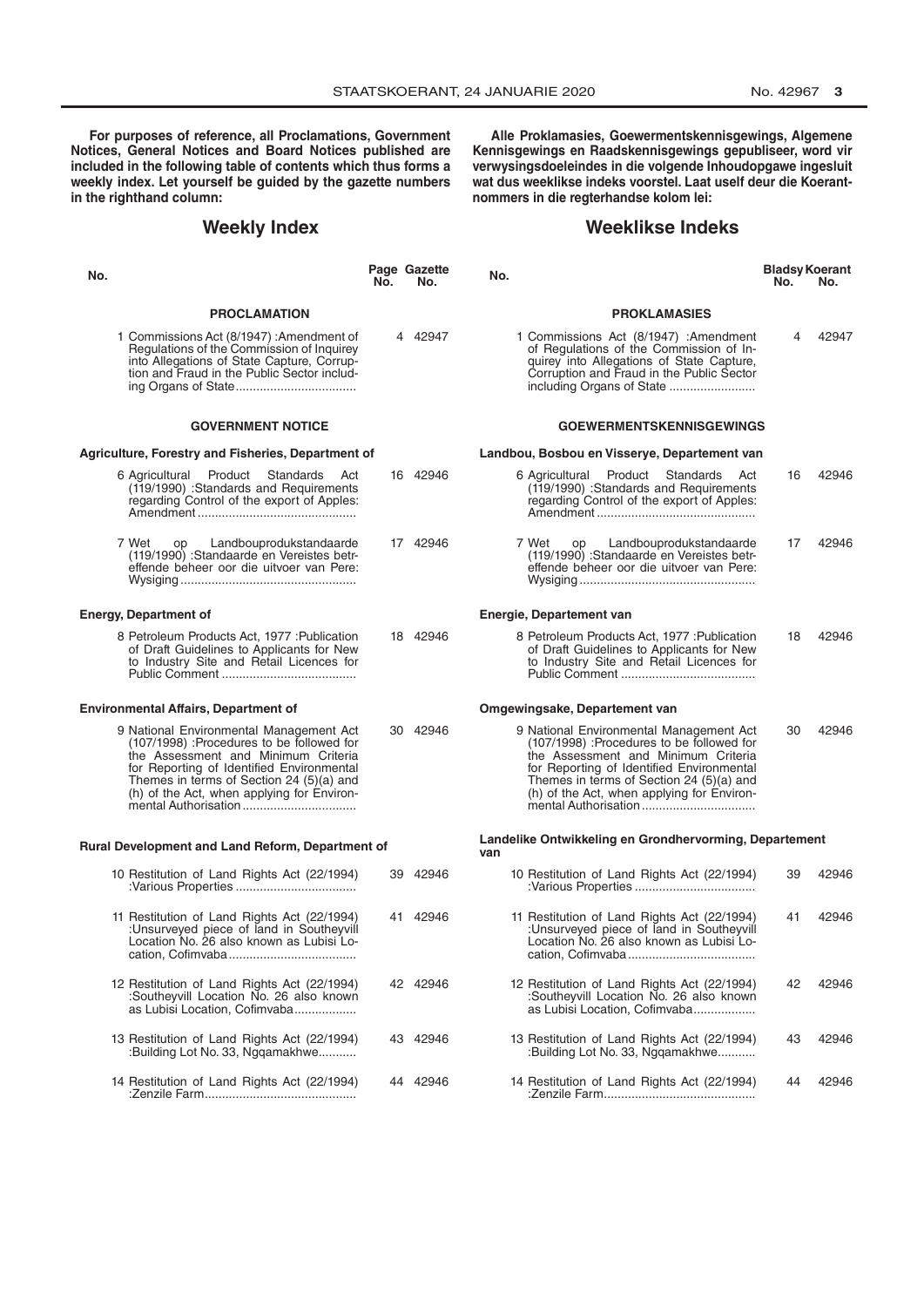(the 'Respondent') ....................................

| No.                                                                                                                                                                                                                               | No. | Page Gazette<br>No. | No.                                                                                                                                                                                                                 | No. | Page Gazette<br>No. |
|-----------------------------------------------------------------------------------------------------------------------------------------------------------------------------------------------------------------------------------|-----|---------------------|---------------------------------------------------------------------------------------------------------------------------------------------------------------------------------------------------------------------|-----|---------------------|
| <b>Sport and Recreation South Africa</b>                                                                                                                                                                                          |     |                     | Sport en Ontspanning, Departement van                                                                                                                                                                               |     |                     |
| 15 South African Institute for Drug-free Sport<br>Act, 2006 (Act No. 25 of 2006) : Notice of<br>Intention to Introduce South African Insti-<br>tute for Drug - Free Sport Amendment Bill,                                         | 45  | 42946               | 15 South African Institute for Drug-free Sport<br>Act, 2006 (Act No. 25 of 2006) : Notice of<br>Intention to Introduce South African Insti-<br>tute for Drug - Free Sport Amendment Bill,                           | 45  | 42946               |
| 16 National Sport and Recreation<br>Act<br>(110/1998) : Notice of Intention to Introduce<br>the National Sport and Recreation Amend-<br>ment Bill, 2020 (hereinafter referred to as<br>"the draft Amendment Bill") in Parliament. | 46. | 42946               | 16 National Sport and Recreation Act<br>(110/1998) :Notice of Intention to Intro-<br>duce the National Sport and Recreation<br>Amendment Bill, 2020 (hereinafter re-<br>ferred to as "the draft Amendment Bill") in | 46  | 42946               |
| <b>GENERAL NOTICE</b>                                                                                                                                                                                                             |     |                     | <b>ALGEMENE KENNISGEWINGS</b>                                                                                                                                                                                       |     |                     |
| Labour, Department of                                                                                                                                                                                                             |     |                     | Arbeid, Departement van                                                                                                                                                                                             |     |                     |
| <b>South African Reserve Bank</b>                                                                                                                                                                                                 |     |                     | Suid-Afrikaanse Reserwebank                                                                                                                                                                                         |     |                     |
| 7 Currency and Exchanges Act (9/1933), as<br>amended : Notice and Order of Forfeiture:<br>Miss Xiumei Huang with Peoples Repub-<br>lic of China passport number G30226501                                                         |     | 42954               | 7 Currency and Exchanges Act (9/1933), as<br>amended : Notice and Order of Forfeiture:<br>Miss Xiumei Huang with Peoples Repub-<br>lic of China passport number G30226501                                           |     | 42954               |

(the 'Respondent') ....................................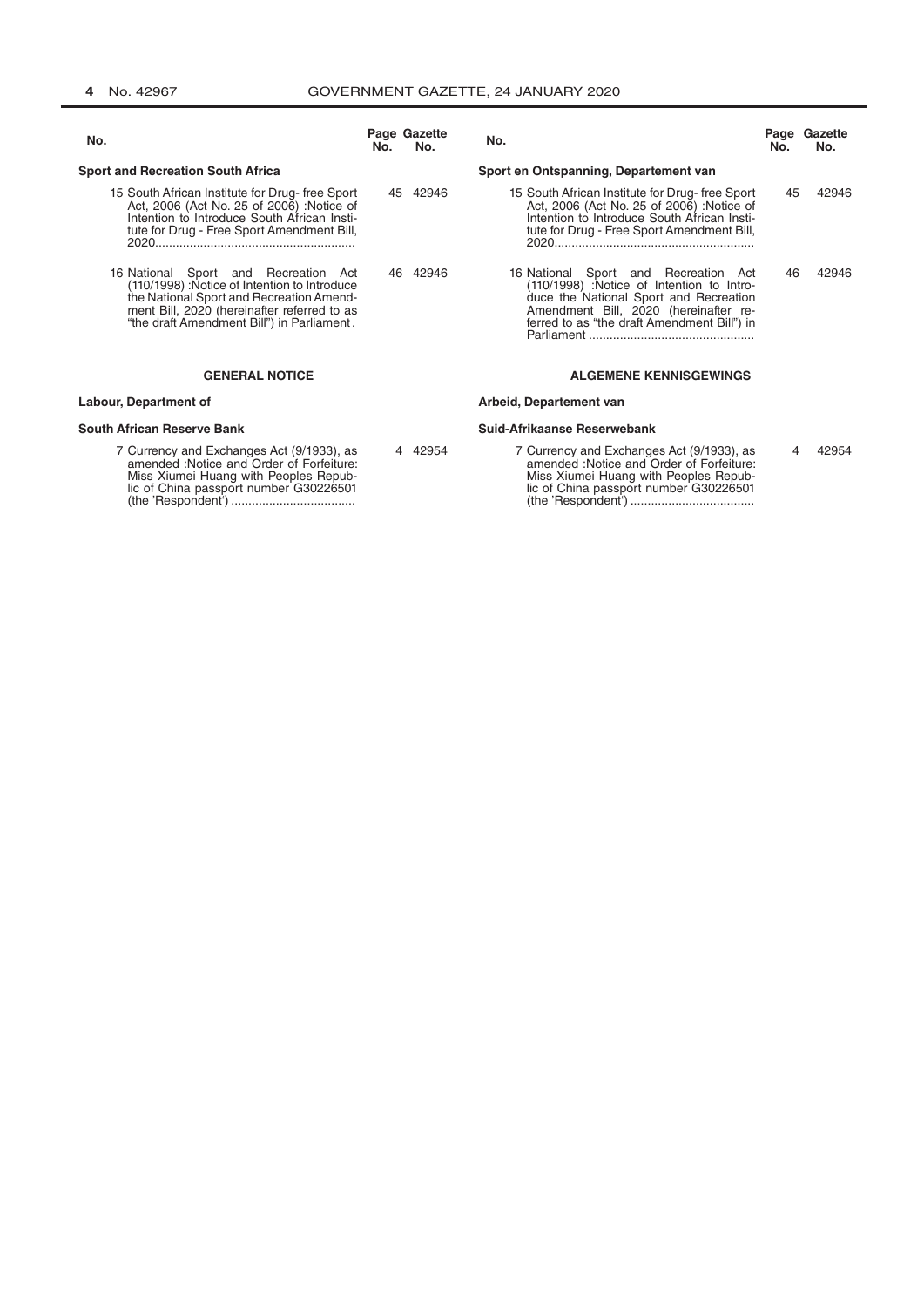## **IMPORTANT NOTICE:**

**The GovernmenT PrinTinG Works Will noT be held resPonsible for any errors ThaT miGhT occur due To The submission of incomPleTe / incorrecT / illeGible coPy.**

## **no fuTure queries Will be handled in connecTion WiTh The above.**

## **Contents**

|                   |                                                                                                                | Gazette | Page |
|-------------------|----------------------------------------------------------------------------------------------------------------|---------|------|
| No.               |                                                                                                                | No.     | No.  |
|                   | <b>GOVERNMENT NOTICES • GOEWERMENTSKENNISGEWINGS</b>                                                           |         |      |
|                   | Environmental Affairs, Department of/ Omgewingsake, Departement van                                            |         |      |
| 40                | National Environmental Management Act (107/1998): Consultation on intention to amendment of section 24H        | 42967   | 16   |
|                   | Higher Education and Training, Department of/ Hoër Onderwys en Opleiding, Departement van                      |         |      |
| 41                |                                                                                                                | 42967   | 18   |
|                   | National Treasury/ Nasionale Tesourie                                                                          |         |      |
| 42                | Division of Revenue Act (16/2019): Gazetting of transfers for the Provincial Emergency Housing Grant (PEHG) to | 42967   | 49   |
|                   | Non-Governmental Organization/Nie-Regeringsorganisasie                                                         |         |      |
| 43                | National Environmental Management: Protected Areas Act (57/2003), as amended: Internal rules of Protected      | 42967   | 52   |
|                   | <b>GENERAL NOTICES • ALGEMENE KENNISGEWINGS</b>                                                                |         |      |
|                   | Economic Development Department/ Ekonomiese Ontwikkeling Departement                                           |         |      |
| 12                |                                                                                                                | 42967   | 68   |
|                   | Independent Communications Authority of South Africa/ Onafhanklike Kommunikasie-owerheid van Suid-Afrika       |         |      |
| $\overline{12}$ . | Electronic Communications Act (36/2005): Hereby publishes an Erratum for the Invitation to Pre-Registere ITP-R |         |      |

| 13 | Electronic Communications Act (36/2005): Hereby publishes an Erratum for the Invitation to Pre-Registere ITP-R<br>for Community Sound Broadcasting Service and Radio Frequency Spectrum License Published in the Govern-         | 42967 | 69 |
|----|----------------------------------------------------------------------------------------------------------------------------------------------------------------------------------------------------------------------------------|-------|----|
| 14 | Electronic Communications Act (36/2005), as amended: Applications for transfer of control of Cyberdine Secure                                                                                                                    | 42967 | 77 |
| 15 | Electronic Communications Act (36/2005): Applications for Transfer of Individual Electronic Communications Wer-<br>vice and Individual Electronic Communications Network Service Licences from Amber Falcon Properties 187 (Pty) | 42967 | 78 |
|    | Non-Governmental Organization/Nie-Regeringsorganisasie                                                                                                                                                                           |       |    |
| 16 | Agricultural Product Standards Act (119/1990): South African Meat Industry Company (SAMIC): Fees as approved,                                                                                                                    | 42967 | 79 |
|    | Science and Technology, Department of/Wetenskap en Tegnologie, Departement van                                                                                                                                                   |       |    |
| 17 |                                                                                                                                                                                                                                  | 42967 | 80 |
|    | Trade and Industry, Department of/ Handel en Nywerheid, Departement van                                                                                                                                                          |       |    |
| 18 |                                                                                                                                                                                                                                  | 42967 | 82 |
|    | Transport, Department of/Vervoer, Departement van                                                                                                                                                                                |       |    |
| 19 |                                                                                                                                                                                                                                  | 42967 | 85 |

## Board Notices • Raadskennisgewings

| $\overline{2}$ | Wine and Spirit Board: Notice of application for the defining of a production area Helderberg-Stellenbosch (Ward)<br>42967 | 86    |    |
|----------------|----------------------------------------------------------------------------------------------------------------------------|-------|----|
| 2              | Wyn- en Spiritusraad: Kennisgewing van aansoek vir die omskrywing van produksigebied Helderberg-Stellenbos-                |       |    |
|                |                                                                                                                            | 42967 | 87 |
| -3             |                                                                                                                            | 42967 | R۶ |
|                | Wyn van Oorsprong-skema: Kennisgewing van aansoek vir die omskrywing van produksiegebied Vlottenburg                       |       |    |
|                |                                                                                                                            |       | 8s |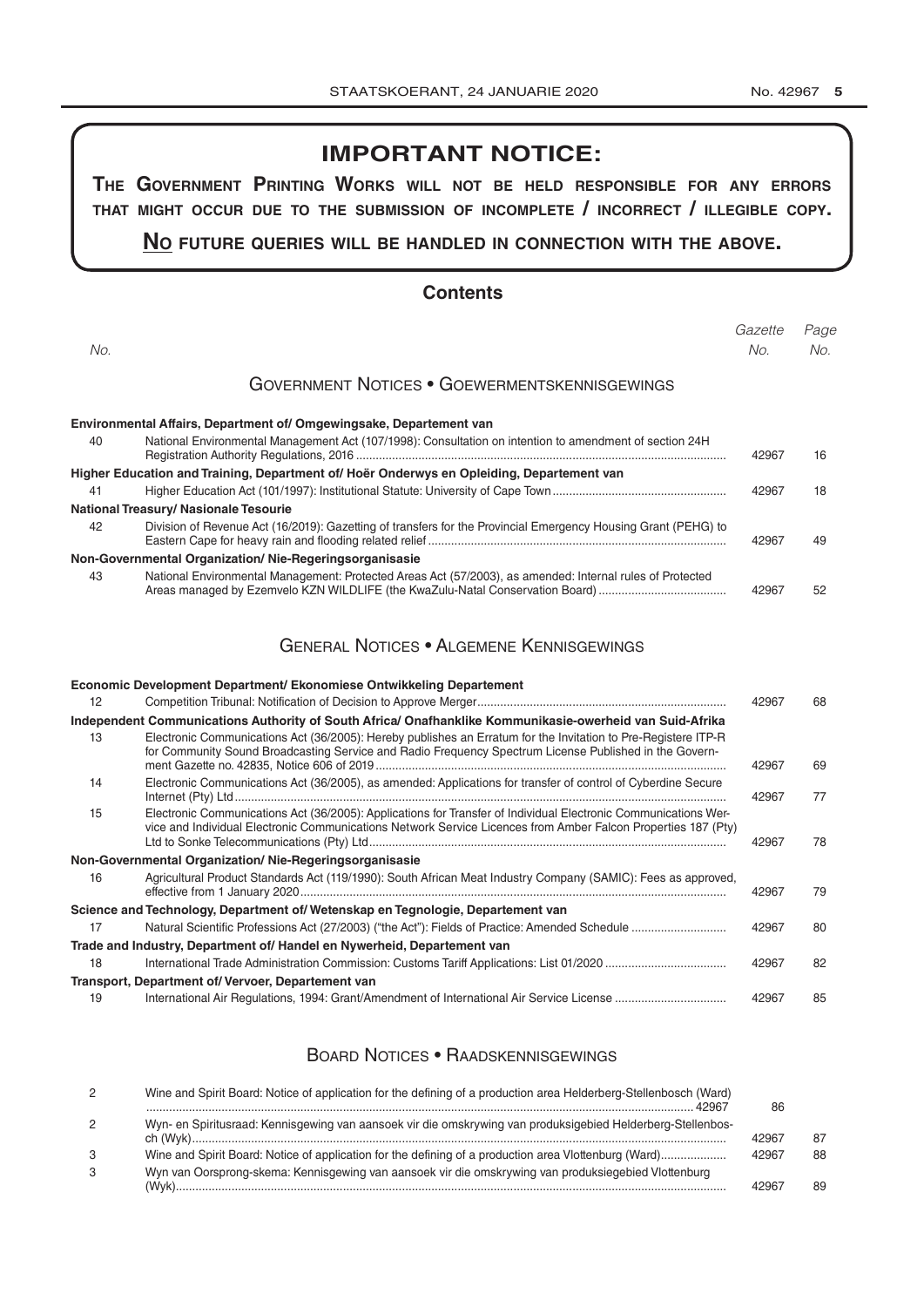

## **HIGH ALERT: SCAM WARNING!!!**

## **TO ALL SUPPLIERS AND SERVICE PROVIDERS OF THE GOVERNMENT PRINTING WORKS**

It has come to the attention of the *GOVERNMENT PRINTING WORKS* that there are certain unscrupulous companies and individuals who are defrauding unsuspecting businesses disguised as representatives of the *Government Printing Works* (*GPW*).

The scam involves the fraudsters using the letterhead of *GPW* to send out fake tender bids to companies and requests to supply equipment and goods.

Although the contact person's name on the letter may be of an existing official, the contact details on the letter are not the same as the *Government Printing Works*'. When searching on the Internet for the address of the company that has sent the fake tender document, the address does not exist.

The banking details are in a private name and not company name. Government will never ask you to deposit any funds for any business transaction. *GPW* has alerted the relevant law enforcement authorities to investigate this scam to protect legitimate businesses as well as the name of the organisation.

Example of e-mails these fraudsters are using:

**PROCUREMENT@GPW-GOV.ORG** 

Should you suspect that you are a victim of a scam, you must urgently contact the police and inform the *GPW*.

*GPW* has an official email with the domain as **@gpw.gov.za**

Government e-mails DO NOT have org in their e-mail addresses. All of these fraudsters also use the same or very similar telephone numbers. Although such number with an area code 012 looks like a landline, it is not fixed to any property.

*GPW* will never send you an e-mail asking you to supply equipment and goods without a purchase/order number. *GPW* does not procure goods for another level of Government. The organisation will not be liable for actions that result in companies or individuals being resultant victims of such a scam.

*Government Printing Works* gives businesses the opportunity to supply goods and services through RFQ / Tendering process. In order to be eligible to bid to provide goods and services, suppliers must be registered on the [National Treasury's](http://www.greengazette.co.za/departments/national-treasury) Central Supplier Database (CSD). To be registered, they must meet all current legislative requirements (e.g. have a valid tax clearance certificate and be in good standing with the South African Revenue Services - SARS).

 The tender process is managed through the Supply Chain Management (SCM) system of the department. SCM is highly regulated to minimise the risk of fraud, and to meet objectives which include value for money, open and effective competition, equitability, accountability, fair dealing, transparency and an ethical approach. Relevant legislation, regulations, policies, guidelines and instructions can be found on the tender's website.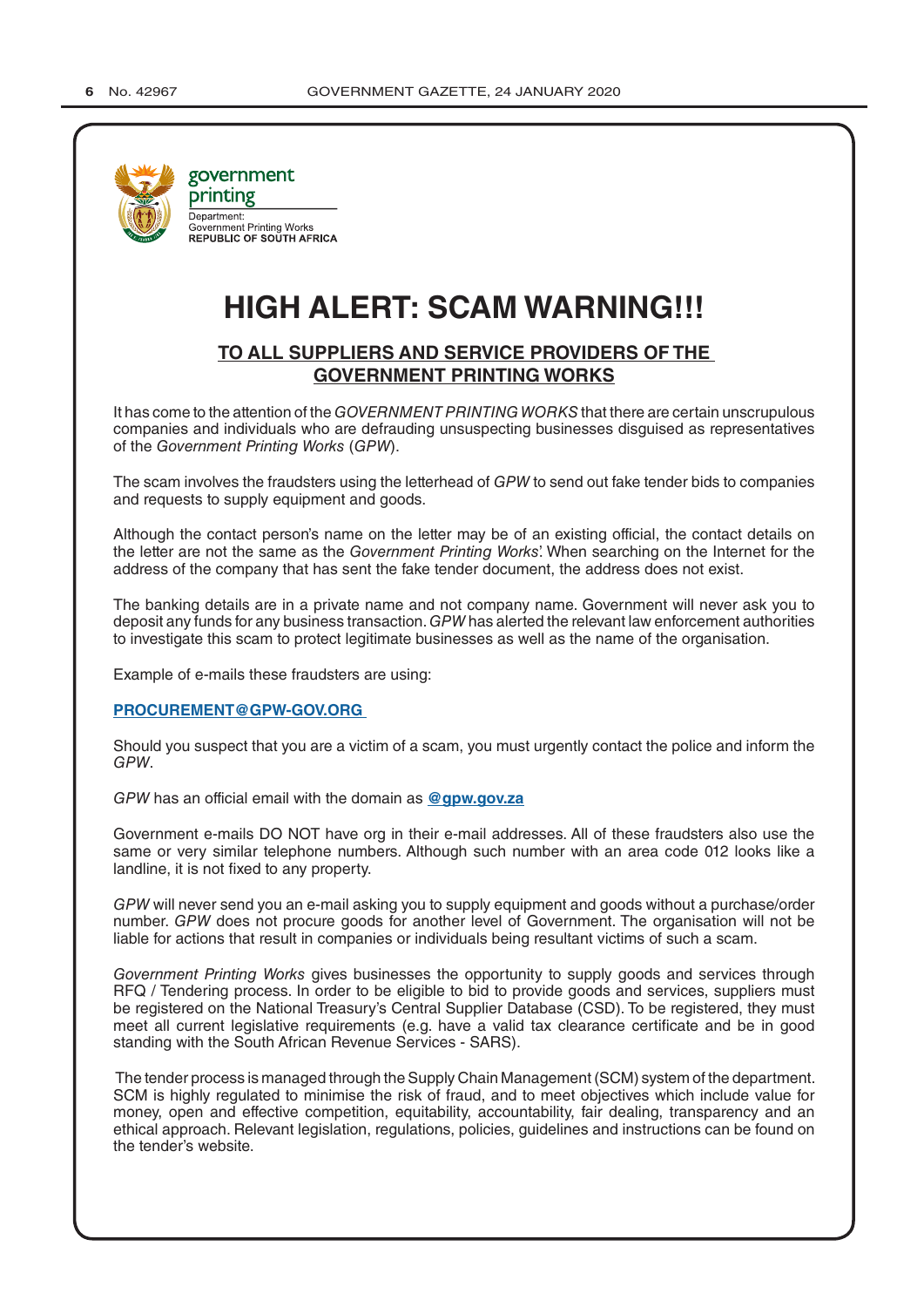#### **Fake Tenders**

[National Treasury's](http://www.greengazette.co.za/departments/national-treasury) CSD has launched the Government Order Scam campaign to combat fraudulent requests for quotes (RFQs). Such fraudulent requests have resulted in innocent companies losing money. We work hard at preventing and fighting fraud, but criminal activity is always a risk.

#### **How tender scams work**

There are many types of tender scams. Here are some of the more frequent scenarios:

Fraudsters use what appears to be government department stationery with fictitious logos and contact details to send a fake RFQ to a company to invite it to urgently supply goods. Shortly after the company has submitted its quote, it receives notification that it has won the tender. The company delivers the goods to someone who poses as an official or at a fake site. The Department has no idea of this transaction made in its name. The company is then never paid and suffers a loss.

#### OR

Fraudsters use what appears to be government department stationery with fictitious logos and contact details to send a fake RFQ to Company A to invite it to urgently supply goods. Typically, the tender specification is so unique that only Company B (a fictitious company created by the fraudster) can supply the goods in question.

Shortly after Company A has submitted its quote it receives notification that it has won the tender. Company A orders the goods and pays a deposit to the fictitious Company B. Once Company B receives the money, it disappears. Company A's money is stolen in the process.

Protect yourself from being scammed

- If you are registered on the supplier databases and you receive a request to tender or quote that seems to be from a government department, contact the department to confirm that the request is legitimate. Do not use the contact details on the tender document as these might be fraudulent.
- Compare tender details with those that appear in the [Tender Bulletin,](http://www.greengazette.co.za/publications/tender-bulletins) available online at
- Make sure you familiarise yourself with how government procures goods and services. Visit the tender website for more information on how to tender.
- If you are uncomfortable about the request received, consider visiting the government department and/or the place of delivery and/or the service provider from whom you will be sourcing the goods.
- In the unlikely event that you are asked for a deposit to make a bid, contact the SCM unit of the department in question to ask whether this is in fact correct.

Any incidents of corruption, fraud, theft and misuse of government property in the *Government Printing Works* can be reported to:

Supply Chain Management: Ms. Anna Marie Du Toit, Tel. (012) 748 6292. Email: **Annamarie.DuToit@gpw.gov.za**

Marketing and Stakeholder Relations: Ms Bonakele Mbhele, at Tel. (012) 748 6193. Email: **Bonakele.Mbhele@gpw.gov.za** 

Security Services: Mr Daniel Legoabe, at tel. (012) 748 6176. Email: **Daniel.Legoabe@gpw.gov.za**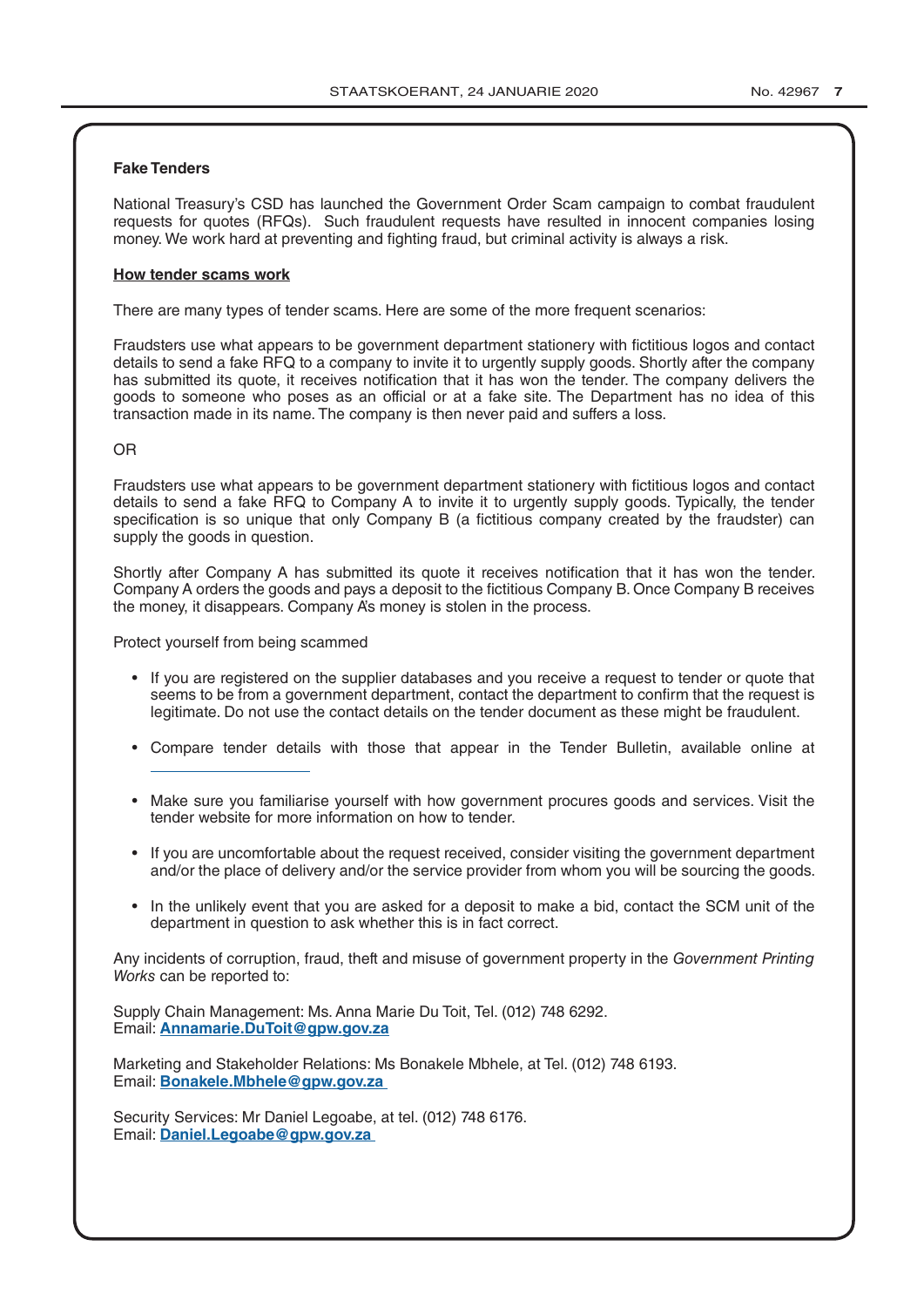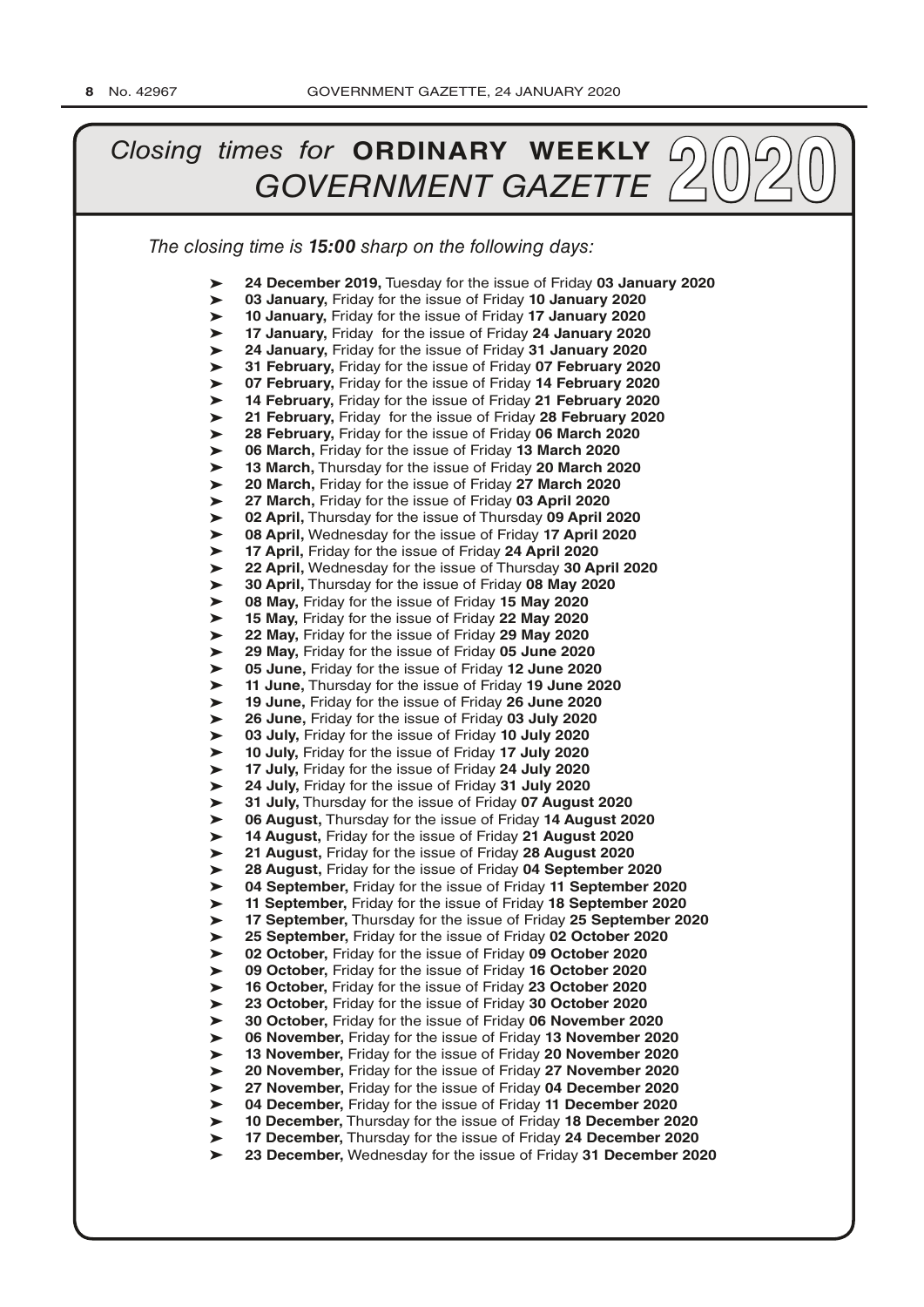## **LIST OF TARIFF RATES** FOR PUBLICATION OF NOTICES

## **COMMENCEMENT: 1 APRIL 2018**

## **NATIONAL AND PROVINCIAL**

Notice sizes for National, Provincial & Tender gazettes 1/4, 2/4, 3/4, 4/4 per page. Notices submitted will be charged at R1008.80 per full page, pro-rated based on the above categories.

| <b>Pricing for National, Provincial - Variable Priced Notices</b> |                          |                      |  |  |
|-------------------------------------------------------------------|--------------------------|----------------------|--|--|
| Notice Type                                                       | <b>Page Space</b>        | <b>New Price (R)</b> |  |  |
| Ordinary National, Provincial                                     | 1/4 - Quarter Page       | 252.20               |  |  |
| Ordinary National, Provincial                                     | 2/4 - Half Page          | 504.40               |  |  |
| Ordinary National, Provincial                                     | 3/4 - Three Quarter Page | 756.60               |  |  |
| Ordinary National, Provincial                                     | 4/4 - Full Page          | 1008.80              |  |  |

## **EXTRA-ORDINARY**

All Extra-ordinary National and Provincial gazette notices are non-standard notices and attract a variable price based on the number of pages submitted.

The pricing structure for National and Provincial notices which are submitted as **Extra ordinary submissions** will be charged at R**3026.32** per page.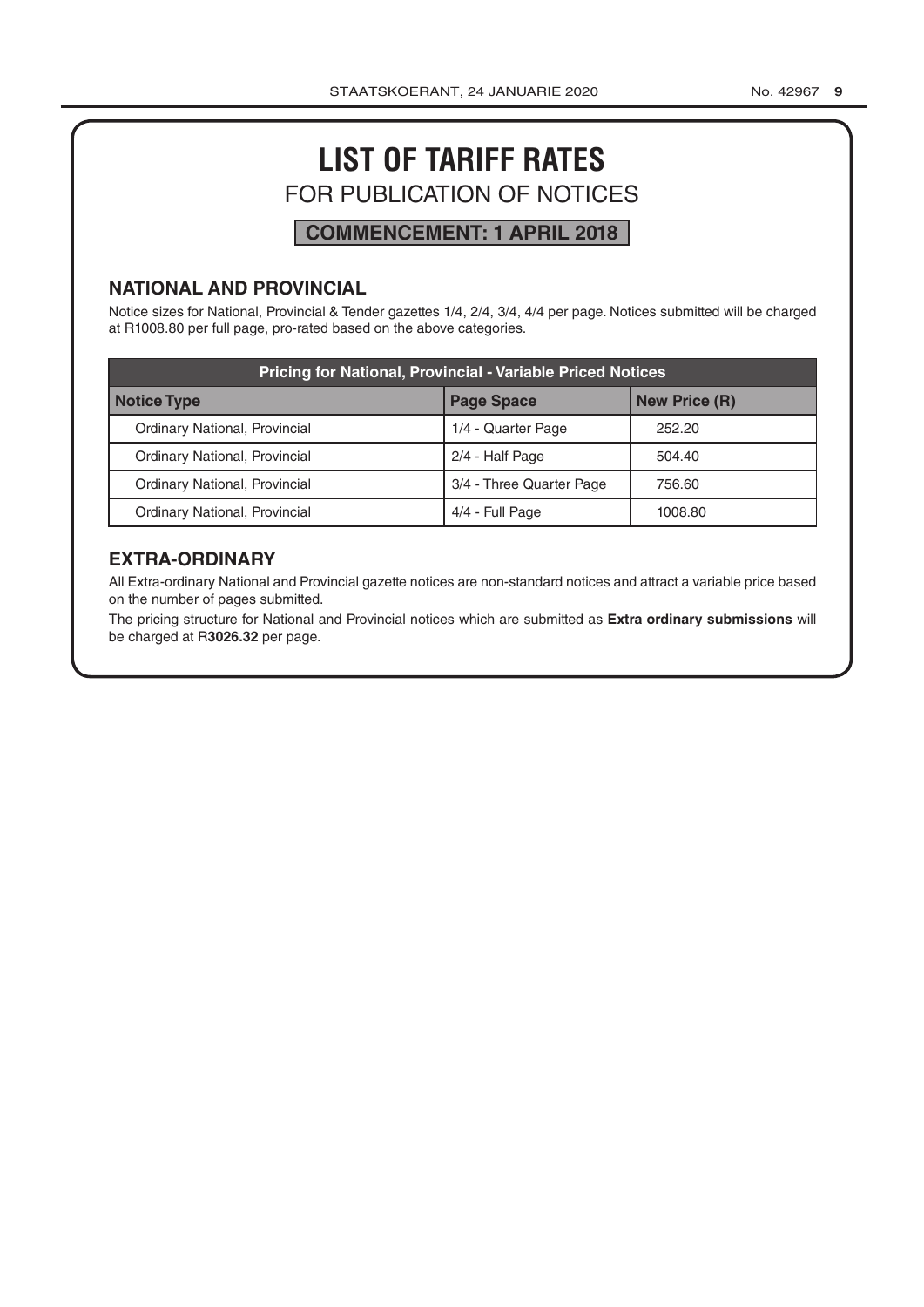The **Government Printing Works** (**GPW**) has established rules for submitting notices in line with its electronic notice processing system, which requires the use of electronic *Adobe* Forms. Please ensure that you adhere to these guidelines when completing and submitting your notice submission.

## **Closing Times for ACCepTAnCe of noTiCes**

- 1. The *[Government Gazette](http://www.greengazette.co.za/government-gazette)* and *[Government Tender Bulletin](http://www.greengazette.co.za/publications/tender-bulletins)* are weekly publications that are published on Fridays and the closing time for the acceptance of notices is strictly applied according to the scheduled time for each gazette.
- 2. Please refer to the Submission Notice Deadline schedule in the table below. This schedule is also published online on the Government Printing works website

All re-submissions will be subject to the standard cut-off times. **All notices received after the closing time will be rejected**.

| <b>Government Gazette Type</b>                   | <b>Publication</b><br><b>Frequency</b> | <b>Publication Date</b>                                | <b>Submission Deadline</b>          | <b>Cancellations Deadline</b>                              |
|--------------------------------------------------|----------------------------------------|--------------------------------------------------------|-------------------------------------|------------------------------------------------------------|
| <b>National Gazette</b>                          | Weekly                                 | Friday                                                 | Friday 15h00 for next Friday        | Tuesday, 15h00 - 3<br>working days prior to<br>publication |
| <b>Regulation Gazette</b>                        | Weekly                                 | Friday                                                 | Friday 15h00 for next Friday        | Tuesday, 15h00 - 3<br>working days prior to<br>publication |
| <b>Petrol Price Gazette</b>                      | Monthly                                | <b>Tuesday before 1st</b><br>Wednesday of the<br>month | One day before publication          | 1 working day prior to<br>publication                      |
| <b>Road Carrier Permits</b>                      | Weekly                                 | Friday                                                 | Thursday 15h00 for next<br>Friday   | 3 working days prior to<br>publication                     |
| Unclaimed Monies (Justice,<br>Labour or Lawyers) | January /<br>September 2 per<br>vear   | <b>Last Friday</b>                                     | One week before publication         | 3 working days prior to<br>publication                     |
| Parliament (Acts, White<br>Paper, Green Paper)   | As required                            | Any day of the week                                    | None                                | 3 working days prior to<br>publication                     |
| Manuals                                          | <b>Bi- Monthly</b>                     | 2nd and last Thursday<br>of the month                  | One week before publication         | 3 working days prior to<br>publication                     |
| <b>State of Budget</b><br>(National Treasury)    | Monthly                                | 30th or last Friday of<br>the month                    | One week before publication         | 3 working days prior to<br>publication                     |
| <b>Extraordinary Gazettes</b>                    | As required                            | Any day of the week                                    | Before 10h00 on publication<br>date | Before 10h00 on<br>publication date                        |
| Legal Gazettes A, B and C                        | Weekly                                 | Friday                                                 | One week before publication         | Tuesday, 15h00 - 3<br>working days prior to<br>publication |
| <b>Tender Bulletin</b>                           | Weekly                                 | Friday                                                 | Friday 15h00 for next Friday        | Tuesday, 15h00 - 3<br>working days prior to<br>publication |
| Gauteng                                          | Weekly                                 | Wednesday                                              | Two weeks before publication        | 3 days after submission<br>deadline                        |
| Eastern Cape                                     | Weekly                                 | Monday                                                 | One week before publication         | 3 working days prior to<br>publication                     |
| <b>Northern Cape</b>                             | Weekly                                 | Monday                                                 | One week before publication         | 3 working days prior to<br>publication                     |
| <b>North West</b>                                | Weekly                                 | Tuesday                                                | One week before publication         | 3 working days prior to<br>publication                     |
| KwaZulu-Natal                                    | Weekly                                 | Thursday                                               | One week before publication         | 3 working days prior to<br>publication                     |
| Limpopo                                          | Weekly                                 | Friday                                                 | One week before publication         | 3 working days prior to<br>publication                     |
| Mpumalanga                                       | Weekly                                 | Friday                                                 | One week before publication         | 3 working days prior to<br>publication                     |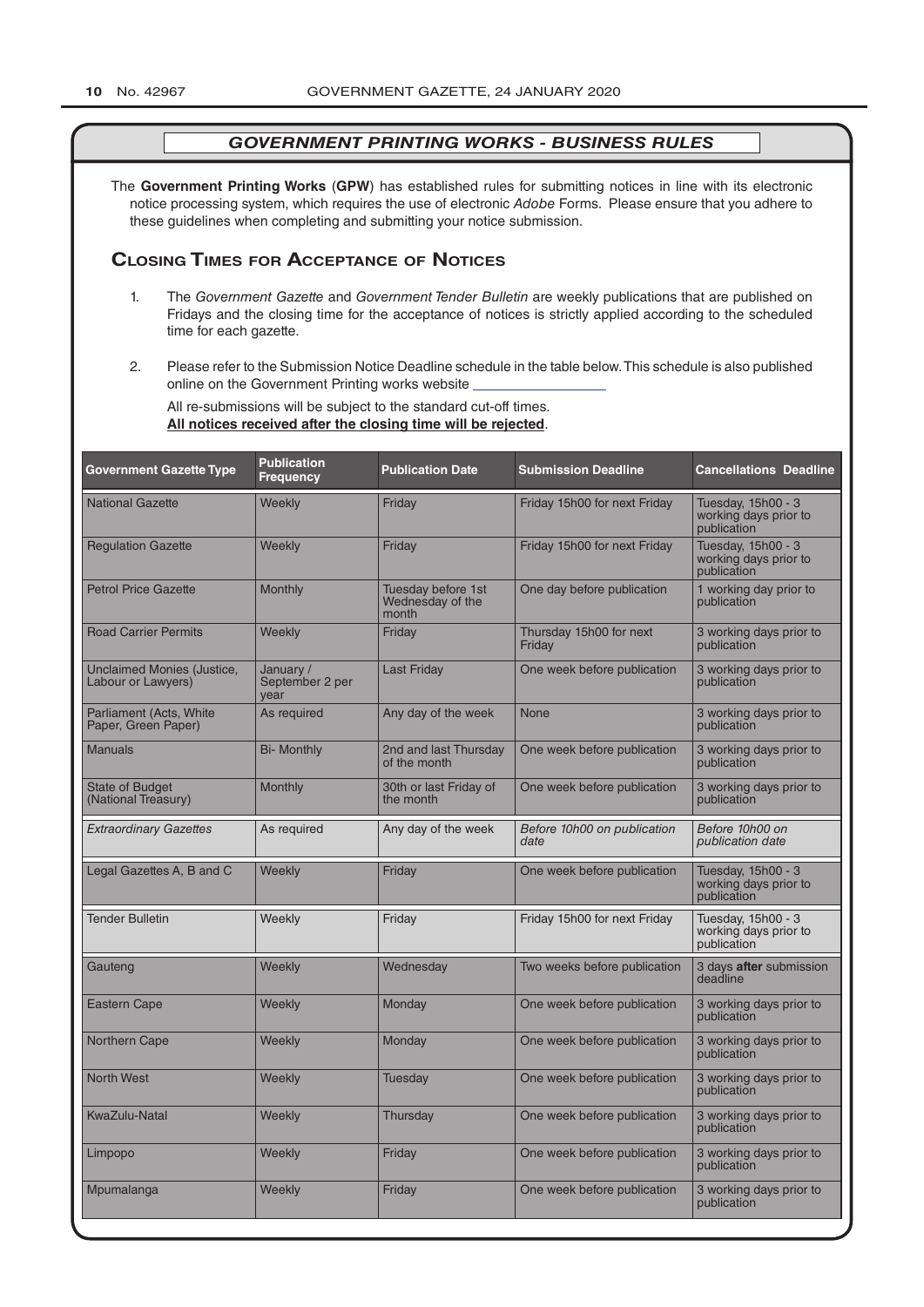|  | No. 42967 | 11 |
|--|-----------|----|
|--|-----------|----|

| <b>Government Gazette Type</b>          | <b>Publication</b><br><b>Frequency</b> | <b>Publication Date</b>                              | <b>Submission Deadline</b>   | <b>Cancellations Deadline</b>               |
|-----------------------------------------|----------------------------------------|------------------------------------------------------|------------------------------|---------------------------------------------|
| Gauteng Liquor License<br>Gazette       | Monthly                                | Wednesday before<br>the First Friday of the<br>month | Two weeks before publication | 3 working days after<br>submission deadline |
| Northern Cape Liquor<br>License Gazette | Monthly                                | First Friday of the<br>month                         | Two weeks before publication | 3 working days after<br>submission deadline |
| National Liquor License<br>Gazette      | Monthly                                | First Friday of the<br>month                         | Two weeks before publication | 3 working days after<br>submission deadline |
| Mpumalanga Liquor License<br>Gazette    | <b>Bi-Monthly</b>                      | Second & Fourth<br>Friday                            | One week before publication  | 3 working days prior to<br>publication      |

## **exTrAordinAry gAzeTTes**

3. *Extraordinary Gazettes* can have only one publication date. If multiple publications of an *Extraordinary Gazette* are required, a separate Z95/Z95Prov *Adobe* Forms for each publication date must be submitted.

## **NOTICE SUBMISSION PROCESS**

- 4. Download the latest *Adobe* form, for the relevant notice to be placed, from the **Government Printing Works** website .
- 5. The *Adobe* form needs to be completed electronically using *Adobe Acrobat* / *Acrobat Reader*. Only electronically completed *Adobe* forms will be accepted. No printed, handwritten and/or scanned *Adobe* forms will be accepted.
- 6. The completed electronic *Adobe* form has to be submitted via email to submit.egazette@gpw.gov.za. The form needs to be submitted in its original electronic *Adobe* format to enable the system to extract the completed information from the form for placement in the publication.
- 7. Every notice submitted **must** be accompanied by an official **GPW** quotation. This must be obtained from the *eGazette* Contact Centre.
- 8. Each notice submission should be sent as a single email. The email **must** contain **all documentation relating to a particular notice submission**.
	- 8.1. Each of the following documents must be attached to the email as a separate attachment:
		- 8.1.1. An electronically completed *Adobe* form, specific to the type of notice that is to be placed.
			- 8.1.1.1. For National *[Government Gazette](http://www.greengazette.co.za/government-gazette)* or *Provincial Gazette* notices, the notices must be accompanied by an electronic Z95 or Z95Prov *Adobe* form
			- 8.1.1.2. The notice content (body copy) **MUST** be a separate attachment.
		- 8.1.2. A copy of the official **Government Printing Works** quotation you received for your notice. *(Please see Quotation section below for further details)*
		- 8.1.3. A valid and legible Proof of Payment / Purchase Order: **Government Printing Works** account customer must include a copy of their Purchase Order*.* **Non**-**Government Printing Works** account customer needs to submit the proof of payment for the notice
		- 8.1.4. Where separate notice content is applicable (Z95, Z95 Prov and TForm 3, it should **also** be attached as a separate attachment. *(Please see the Copy Section below, for the specifications)*.
		- 8.1.5. Any additional notice information if applicable.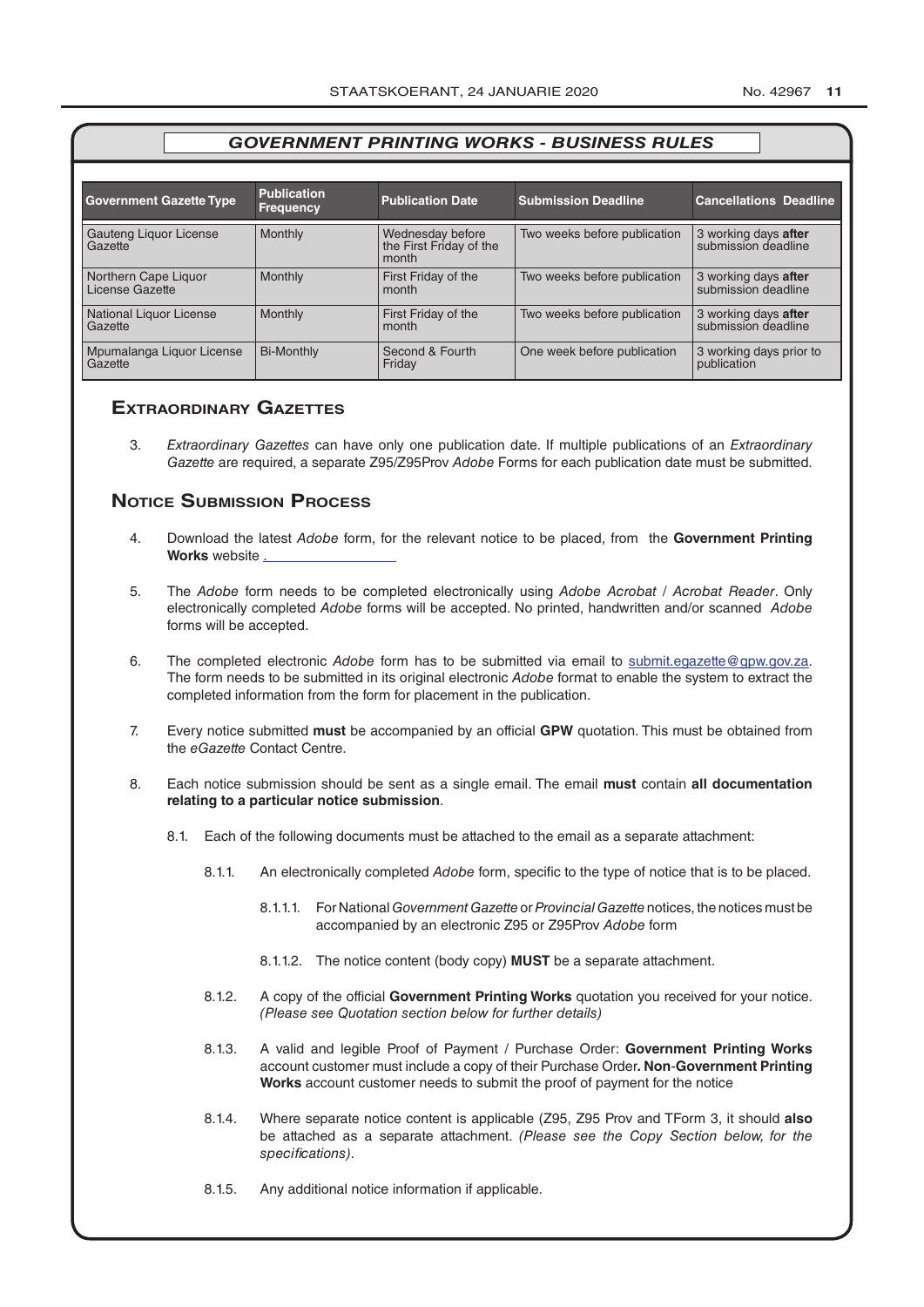- 9. The electronic *Adobe* form will be taken as the primary source for the notice information to be published. Instructions that are on the email body or covering letter that contradicts the notice form content will not be considered. The information submitted on the electronic *Adobe* form will be published as-is.
- 10. To avoid duplicated publication of the same notice and double billing, Please submit your notice **ONLY ONCE.**
- 11. Notices brought to **GPW** by "walk-in" customers on electronic media can only be submitted in *Adobe* electronic form format. All "walk-in" customers with notices that are not on electronic *Adobe* forms will be routed to the Contact Centre where they will be assisted to complete the forms in the required format.
- 12. Should a customer submit a bulk submission of hard copy notices delivered by a messenger on behalf of any organisation e.g. newspaper publisher, the messenger will be referred back to the sender as the submission does not adhere to the submission rules.

## **QuoTATions**

- 13. Quotations are valid until the next tariff change.
	- 13.1. *Take note:* **GPW**'s annual tariff increase takes place on *1 April* therefore any quotations issued, accepted and submitted for publication up to *31 March* will keep the old tariff. For notices to be published from 1 April, a quotation must be obtained from **GPW** with the new tariffs. Where a tariff increase is implemented during the year, **GPW** endeavours to provide customers with 30 days' notice of such changes.
- 14. Each quotation has a unique number.
- 15. Form Content notices must be emailed to the *eGazette* Contact Centre for a quotation.
	- 15.1. The *Adobe* form supplied is uploaded by the Contact Centre Agent and the system automatically calculates the cost of your notice based on the layout/format of the content supplied.
	- 15.2. It is critical that these *Adobe* Forms are completed correctly and adhere to the guidelines as stipulated by **GPW**.

#### 16. **APPLICABLE ONLY TO GPW ACCOUNT HOLDERS**:

- 16.1. **GPW** Account Customers must provide a valid **GPW** account number to obtain a quotation.
- 16.2. Accounts for **GPW** account customers **must** be active with sufficient credit to transact with **GPW** to submit notices.
	- 16.2.1. If you are unsure about or need to resolve the status of your account, please contact the **GPW** Finance Department prior to submitting your notices. (If the account status is not resolved prior to submission of your notice, the notice will be failed during the process).

#### 17. **APPLICABLE ONLY TO CASH CUSTOMERS:**

- 17.1. Cash customers doing **bulk payments** must use a **single email address** in order to use the **same proof of payment** for submitting multiple notices.
- 18. The responsibility lies with you, the customer, to ensure that the payment made for your notice(s) to be published is sufficient to cover the cost of the notice(s).
- 19. Each quotation will be associated with one proof of payment / purchase order / cash receipt.

19.1. This means that **the quotation number can only be used once to make a payment.**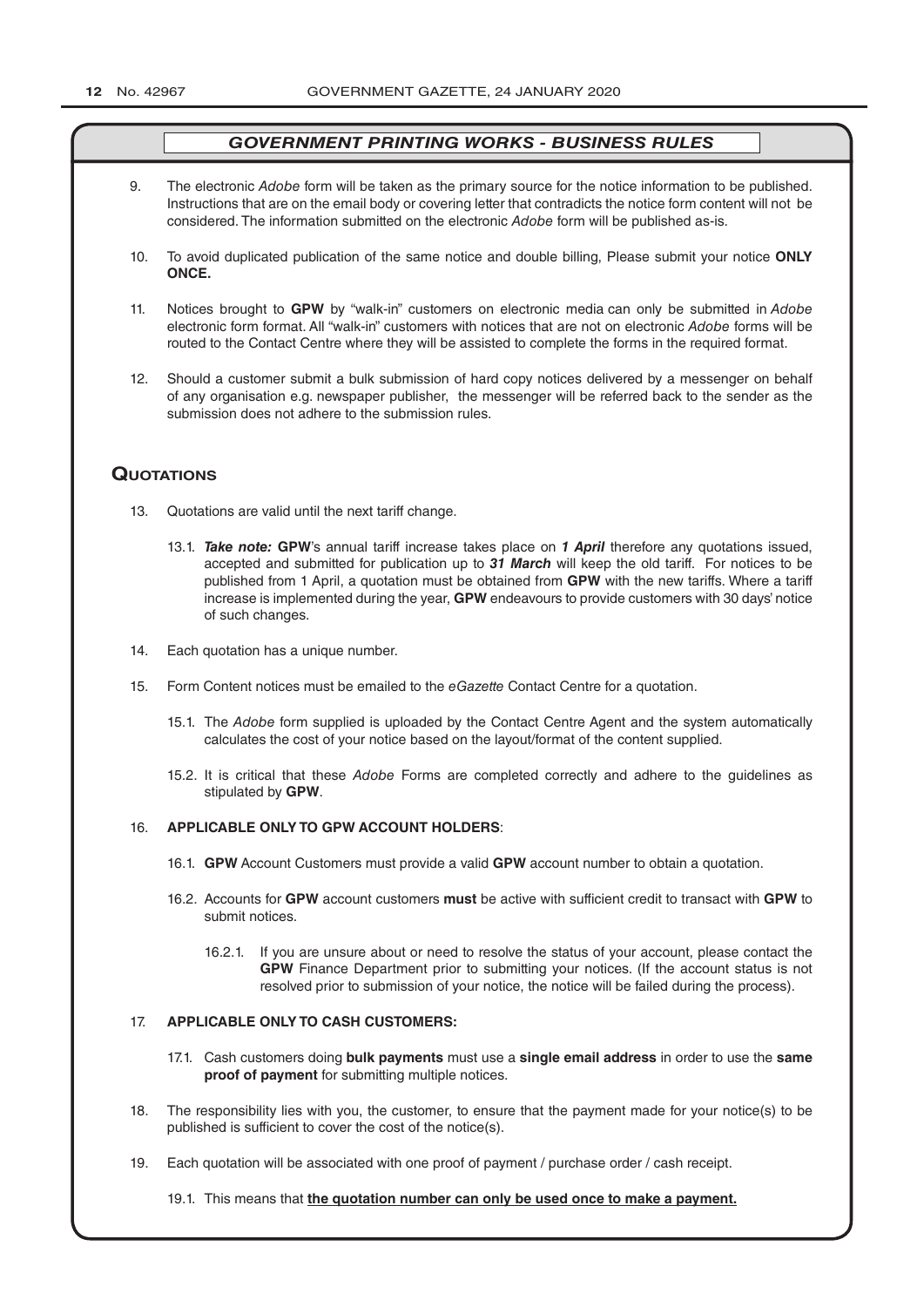## **COPY (SEPARATE NOTICE CONTENT DOCUMENT)**

- 20. Where the copy is part of a separate attachment document for Z95, Z95Prov and TForm03
	- 20.1. Copy of notices must be supplied in a separate document and may not constitute part of any covering letter, purchase order, proof of payment or other attached documents.

The content document should contain only one notice. (You may include the different translations of the same notice in the same document).

20.2. The notice should be set on an A4 page, with margins and fonts set as follows:

Page size = A4 Portrait with page margins: Top = 40mm, LH/RH = 16mm, Bottom = 40mm; Use font size: Arial or Helvetica 10pt with 11pt line spacing;

Page size = A4 Landscape with page margins:  $Top = 16mm$ , LH/RH = 40mm, Bottom = 16mm; Use font size: Arial or Helvetica 10pt with 11pt line spacing;

## **CAnCellATions**

- 21. Cancellation of notice submissions are accepted by **GPW** according to the deadlines stated in the table above in point 2. Non-compliance to these deadlines will result in your request being failed. Please pay special attention to the different deadlines for each gazette. Please note that any notices cancelled after the cancellation deadline will be published and charged at full cost.
- 22. Requests for cancellation must be sent by the original sender of the notice and must accompanied by the relevant notice reference number (N-) in the email body.

#### **AmendmenTs To noTiCes**

23. With effect from 01 October 2015, **GPW** will not longer accept amendments to notices. The cancellation process will need to be followed according to the deadline and a new notice submitted thereafter for the next available publication date.

### **REJECTIONS**

- 24. All notices not meeting the submission rules will be rejected to the customer to be corrected and resubmitted. Assistance will be available through the Contact Centre should help be required when completing the forms. (012-748 6200 or email info.egazette@gpw.gov.za). Reasons for rejections include the following:
	- 24.1. Incorrectly completed forms and notices submitted in the wrong format, will be rejected.
	- 24.2. Any notice submissions not on the correct *Adobe* electronic form, will be rejected.
	- 24.3. Any notice submissions not accompanied by the proof of payment / purchase order will be rejected and the notice will not be processed.
	- 24.4. Any submissions or re-submissions that miss the submission cut-off times will be rejected to the customer. The Notice needs to be re-submitted with a new publication date.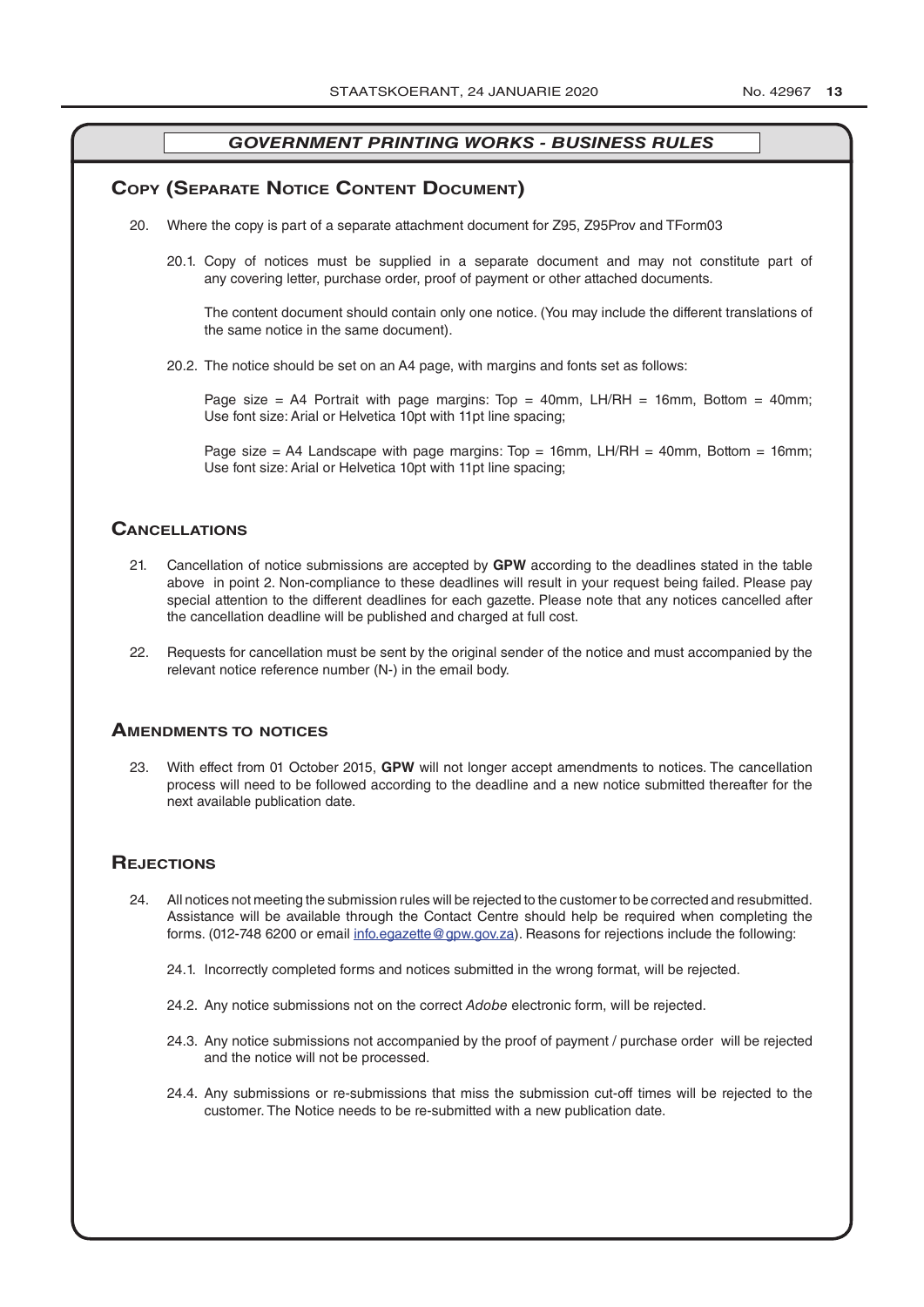#### **ApproVAl of noTiCes**

- 25. Any notices other than [legal notices](http://www.greengazette.co.za/publications/legal-notices) are subject to the approval of the Government Printer, who may refuse acceptance or further publication of any notice.
- 26. No amendments will be accepted in respect to separate notice content that was sent with a Z95 or Z95Prov notice submissions. The copy of notice in layout format (previously known as proof-out) is only provided where requested, for Advertiser to see the notice in final Gazette layout. Should they find that the information submitted was incorrect, they should request for a notice cancellation and resubmit the corrected notice, subject to standard submission deadlines. The cancellation is also subject to the stages in the publishing process, i.e. If cancellation is received when production (printing process) has commenced, then the notice cannot be cancelled.

## **GOVERNMENT PRINTER INDEMNIFIED AGAINST LIABILITY**

- 27. The Government Printer will assume no liability in respect of—
	- 27.1. any delay in the publication of a notice or publication of such notice on any date other than that stipulated by the advertiser;
	- 27.2. erroneous classification of a notice, or the placement of such notice in any section or under any heading other than the section or heading stipulated by the advertiser;
	- 27.3. any editing, revision, omission, typographical errors or errors resulting from faint or indistinct copy.

#### **liABiliTY of ADVerTiser**

28. Advertisers will be held liable for any compensation and costs arising from any action which may be instituted against the Government Printer in consequence of the publication of any notice.

#### **CUsTomer inQUiries**

Many of our customers request immediate feedback/confirmation of notice placement in the gazette from our Contact Centre once they have submitted their notice – While **GPW** deems it one of their highest priorities and responsibilities to provide customers with this requested feedback and the best service at all times, we are only able to do so once we have started processing your notice submission.

**GPW** has a 2-working day turnaround time for processing notices received according to the business rules and deadline submissions.

Please keep this in mind when making inquiries about your notice submission at the Contact Centre.

- 29. Requests for information, quotations and inquiries must be sent to the Contact Centre ONLY.
- 30. Requests for Quotations (RFQs) should be received by the Contact Centre at least **2 working days** before the submission deadline for that specific publication.